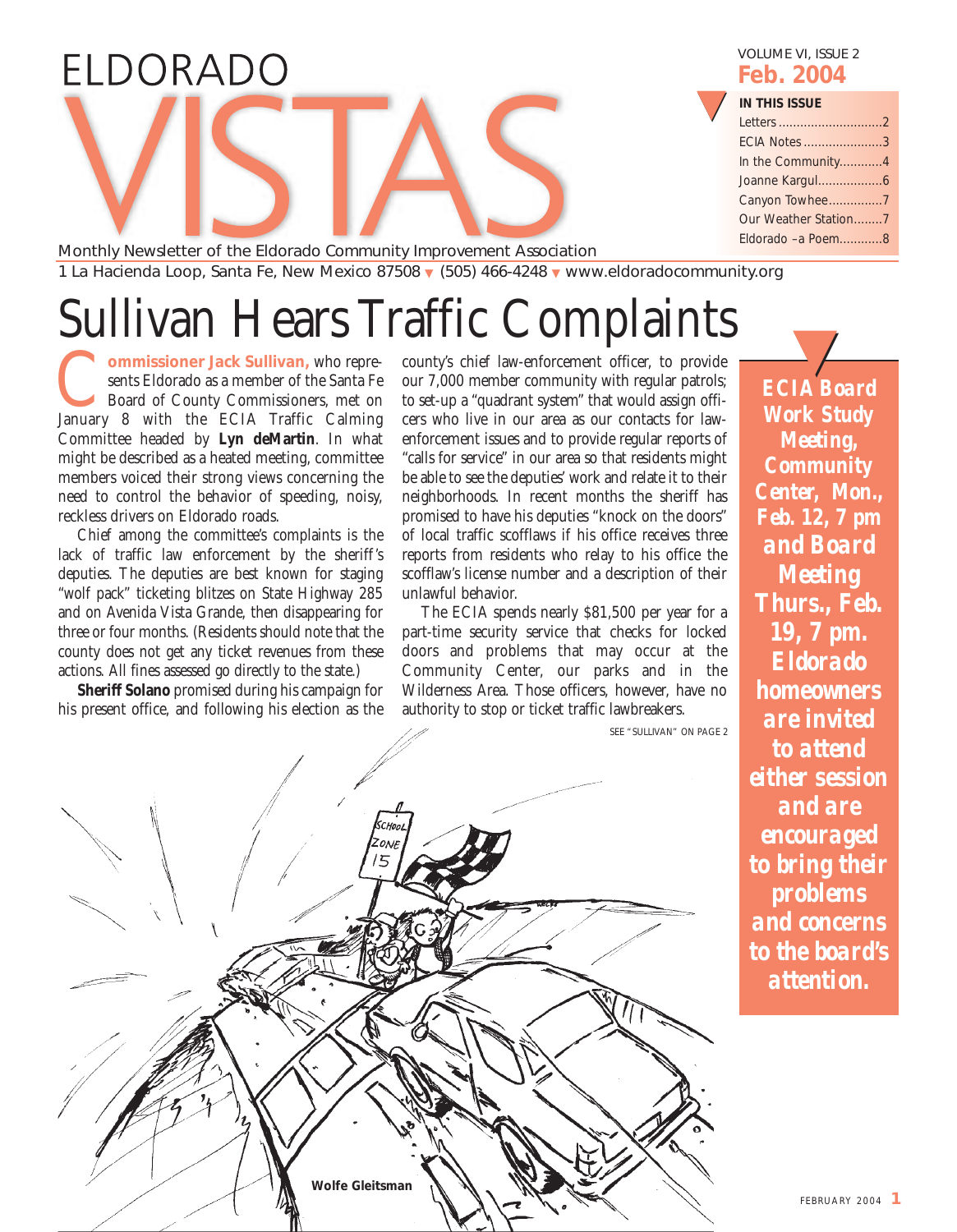

## *Share your comments with us!*

*For policy and deadline, see below*

## *Editorial Policy*

<u>ー</u>ノ

*Vistas* invites opinions, ideas, stories, photos, and art from the community at large. Please include contact numbers for fact checking purposes. The newsletter will not publish unsigned letters or material deemed inflammatory. Material will be printed at the discretion of the editors. Letters over 150 words will be edited for fit. Community announcements are welcome; accompanying photos are welcome, too. **Deadline:** Newsletter deadline is the 3rd day of each month. Submissions can be dropped off or mailed to the ECIA office or emailed to info@eldoradocommunity. org. Please include "Attn: Vistas" in your message.

## *Mission Statement*

The mission of *Vistas*, the monthly newsletter of the ECIA, is to inform the Eldorado community about issues before the ECIA Board and the membership at large. By so doing, the publication seeks to foster increased neighborhood pride and community participation in the decision making process.

## *The Rest of the Story*

**Many of you read an article** in the Eldorado section of the New Mexican on December 17 about 2 women in East Ranch being harassed by women on horseback. I am Eldorado section of the New Mexican on December 17 about 2 women in East deeply sorry if these 2 people have suffered from any harassment, but I need to assure you that no one from Eldorado Stables had anything to do with it.

Yes, Ms. Chopich confronted 3 women riders from Eldorado Stable last October. These riders were in the Eldorado Wilderness that borders Ms. Chopich's property in East Ranch. The riders turned around when they saw her "no trespassing" signs at the edge of our wilderness area. They did not trespass and they most certainly did not damage her property. Ms. Chopich chased them down in her truck as the riders were making their way home on a road in the area. She accused one of the riders of damaging her property on the previous Wednesday. She stated that she accused this particular person because she has "blonde" hair and was on a light colored horse. (Her neighbor had told Ms. Chopich that someone meeting that description did the damage.) The woman she accused, however, has gray hair, is in her sixties, is not an Eldorado resident, was riding a borrowed horse and had never been in that area before.

## $S$ *ullivan* CONTINUED FROM PAGE 1

In addition to the continuing problems with speeding and related noise caused by speeders on Avenidas Eldorado, Vista Grande and Casa del Oro, Traffic Calming Committee members urged the county (through Mr. Sullivan) to get involved with the continuing problem of no flashing light at the drop-off and pick-up point for El Dorado Elementary students. Commissioner Sullivan was surprised to learn that the school's PTA had, some years ago, purchased the existing flashing light that is installed facing east and west on Avenida Vista Grande. Committee members informed him that the pick-up and drop-off point for students changed some years ago to Avenida Torreon, and that a second flashing light, facing north and south is much more needed on that street.

Commissioner Sullivan promptly responded to the concerns of the Traffic Calming Committee. The day following his meeting with its members he conferred with Sheriff Solano on each of the problems that had been raised. The sheriff indicated that with a continuing shortage of officers, he has not been able to implement the "quadrant system" that he had promised earlier but that he hoped to do so

Within a mile of Ms. Chopich's property, there are 3 large, commercial horse-boarding facilities. The Eldorado stables are about an hour's ride and 5 miles away via horse trails.

The women of Eldorado Stables are educated responsible citizens of this community, all with a passion for horses and respect for our neighbors. We do not appreciate being the scapegoat of a poorly researched article.

> *—Su Anne Armstrong Eldorado Stable Horse Owner*

## *Support the Directory*

**The proposal to produce** a new name, phone and address directory for Eldorado is to be applauded and supported. The value of this little booklet is beyond measure. phone and address directory for Eldorado is to be applauded and supported. The When I arrived in Eldorado in 1994 it was the most valuable document I received and I miss it. The directory enables us to stay in touch with our neighbors, find friends, babysitters, business colleagues, and is invaluable in an emergency. Please, please reinstitute the Eldorado Directory. There is no more risk of being contacted by undesirables in this directory than in the regular phone book. I was never hassled by unwanted calls with the earlier edition. The mere existence of such a booklet promotes community, something sadly lacking in this country. Please support and add your name to the Eldorado Directory.

*—Desiree Mays*

in the near future. He further indicated that he has issued a directive to his deputies that when they do not have pending calls, they are to station themselves in the Eldorado area for patrol.

During its meeting, the Traffic Calming Committee discussed several other solutions to Eldorado's lack of traffic law enforcement. One suggestion being studied is to hire off-duty sheriff's deputies to patrol our roads—especially during times of heavy traffic but also at times when they can react to acts of vandalism, illegal dumping and drag racing. The ECIA Board has asked the Traffic Calming Committee to provide a detailed report of this potential solution.

The committee, on Mr. Sullivan's recommendation, is also considering involving El Dorado Elementary School in helping to solve the longstanding problem of the need for a flashing school zone light on Avenida Torreon. Further meetings of the Traffic Calming Committee of the ECIA will be announced in *Vistas*.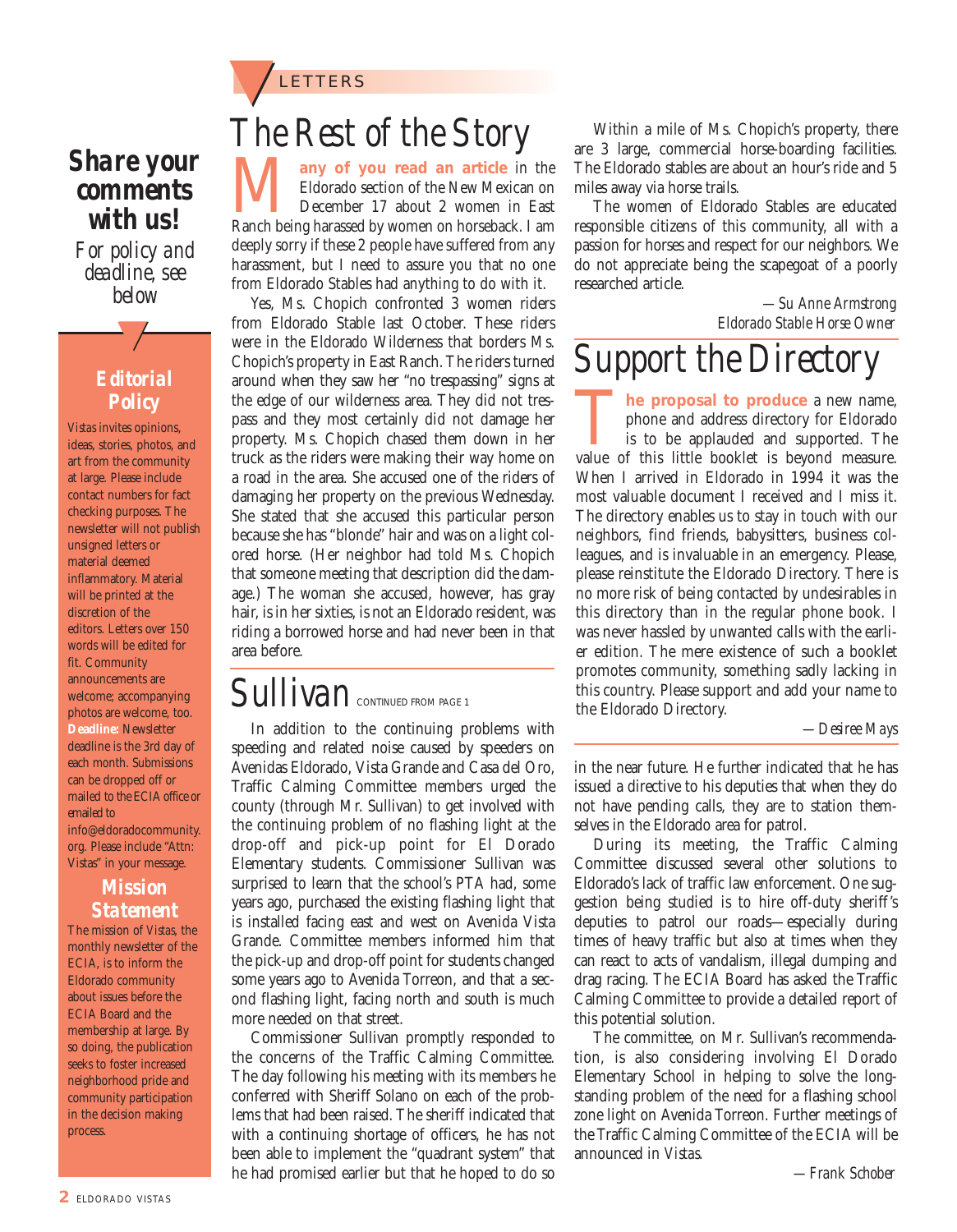

## Revised RV Guideline



methods are lot specific some lots may require only one of the options listed below, while others may require several in combination. The overall objective of this guideline is to obscure an RV by screening from anyone standing on the ground anywhere within Eldorado, where obscure means to make

A In RV Screening Guideline has continued<br>to evolve as the ECIA Board responds to<br>input from throughout the Eldorado com-<br>munity. In formulating the revisions to its original **n RV Screening Guideline** has continued to evolve as the ECIA Board responds to input from throughout the Eldorado comdraft, the board has adopted the following principles for an RV Screening Guideline (in no particular order of priority):

- ▼ Objective and enforceable
- ▼ Legally defensible
- ▼ Fair to RV owners
- ▼ Responsive to community concerns
- ▼ Based on existing covenants
- ▼ Concise and easily understood

The following draft is on the agenda for adoption at the next board meeting, Thursday, February 19 at 7:00 pm at the Recreation Center. Comments may be offered prior to the meeting by e-mailing Ecommunity@aol.com, or in writing to the ECIA office at 1 Hacienda Way, Santa Fe, NM 87508. **RECREATIONAL VEHICLE SCREENING (Article II, Section 13)** 

To store a Recreational Vehicle (RV) on residential lots is considered an important Eldorado Community Improvement Association, Inc. (ECIA) amenity. However, it must be recognized that many RVs, by virtue of their color, size or placement on the lot, are inconsistent with the design requirements of the community that create our unique Eldorado living environment.

The ECIA Covenants address the RV screening issue by requiring that "Recreational Vehicles, such as motor homes, campers, camper shells, vehicle accessories, trailers, horse trailers, airplanes, boats and the like, when stored on a lot shall be located so as to minimize their visual impact on the surrounding neighborhood and roads and shall be obscured by screening in a reasonable manner, for example by the dwelling house and/or plantings or fencing." As used in this guideline, the term "RV" shall have the same broad meaning as listed in the covenants.

This guideline recognizes that any screening

inconspicuous or unnoticeable, or to conceal physically, hide or cover. The following options may be used to provide such screening.

## **HOMEOWNERS ARE URGED TO CONTACT THE ECIA BEFORE INSTALLING ANY RV SCREENING TO DETERMINE IF THEIR PLANS MEET THESE GUIDELINES.**

**Option 1: RV Garage or Carport** 

An RV garage or carport may be constructed, provided the structure meets ECIA Covenants and Guidelines and is approved by the Architectural Committee. Note that a carport alone is unlikely to provide the required screening.

## **Option 2: Trees and/or Plantings**

Evergreen trees and other similar types of plantings are an approved screening method, when sufficiently dense and/or used in conjunction with existing structures on the property. Trees and/or plantings must be sufficiently dense and numerous that the RV is completely obscured.

### **Option 3: RV Covers**

An earth tone cover (as exemplified by approved architectural guideline colors) may be used to complement a visual barrier provided that the RV is located on the lot so that buildings and other visual barriers are used to maximum advantage and the outline of the vehicle is least visible.

### **Option 4: RV Screening Fences**

The Architectural Committee may approve screening fences for RVs in accordance with existing guidelines, although additional screening methods may be needed for large vehicles.

### **Option 5: Berms**

Earth berms may be allowed, although berms alone will normally not be sufficient as a sole method of screening RVs. However, earth berms used with other options, such as trees and/or plantings, may provide sufficient screening. Total height of berm and fence shall not be greater than six feet above the natural grade.

## **ECIA OFFICE**  <u>ー</u>ノ

**#1 La Hacienda Loop Santa Fe, NM 87508 466-4248, 466-4249 info@eldoradocommunity.org www.eldoradocommunity.org**

**General Manager Bob Pritchard 466-4248 ECommunity@aol.com BOARD OF DIRECTORS President Terence Schwind 466-7320 tkschwind@comcast.net Vice-President Gretel Underwood 466-7825 Wunderwood7@aol.com Secretary Frank Schober 310-8593 fschober@att.net Treasurer Dan Drobnis 466-4781 Drobnisd@sdsc.edu Director John Reeder 466-4909 zaluki@aol.com Director Jeanne Klein 466-2466 jpkeducate@aol.com** 

**COMMITTEE CHAIRPERSONS**

**Finance: Gisela Knight Architecture: Bill Schwent Conservation: Ed Carlson Stable: SuAnne Armstrong Election: Nancy Dayton Road: Allen Larson Information: Vacant Neighborhood Watch: Vacant**

### **VISTAS NEWSLETTER**

**Editor: Ken McPherson kenzwork@hubwest.com Designer: Hope O. Kiah vistas@webdesignbyhope.com Editorial Assistant: Debby Padilla 466-4248**

**COMMUNITY RESOURCES Vista Grande Library 466-READ Security 204-2945 Fire and Rescue 466-1204 Animal Control 424-2050**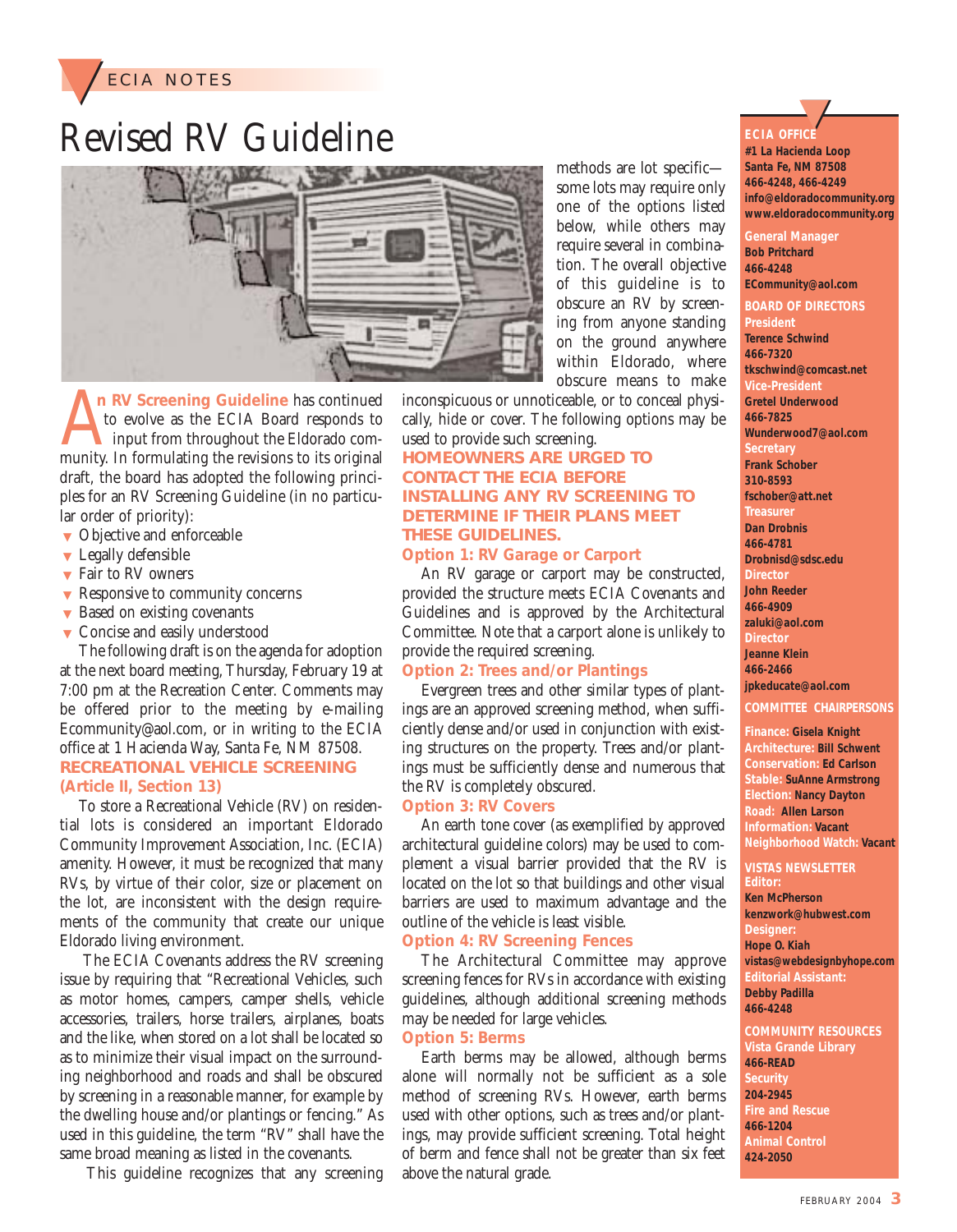

### **Mirror, Mirror**

Forty-six children in the Eldorado Children's Theatre are getting into character and warming up their singing voices for the upcoming musical production of Snow White and the Seven Dwarfs, which will be performed Friday evening, February 27 at 7:00 pm; and Saturday, February 28 and Sunday, February 29 at 2:00 pm, at the James A. Little Theater in Santa Fe. Tickets are \$8 for adults and \$5 for children. Save \$1 on adult tickets if purchased before the day of the show at Outback Video! Tickets go on sale February 14. Call 466-3302 for reservations or more information.



**Lisa Bessone jumps her horse, Paris, in the Eldorado horse arena.**

talk about topics of interest to the Eldorado community. Anyone interested in serving on the board should contact **Dolores Brock** at 466- 3848 or **Jerry Bradley** at 466-4253 by March 15, 2004.

### **The Eldorado Arts and Crafts Association**

The next meeting will be on Wednesday, the 25th of February at the Community Center at 7:00 pm. There will be a presentation by Eldorado potters and clay sculptors. They will talk about individual techniques and show samples of their work. We will also conduct elections for board officers. We encourage members to attend. Refreshments will be served.

### **2004 Library Board Named**

At the Vista Grande Public Library's annual meeting on January 9, 2004, outgoing President **Anne Hume** announced the incoming board: President, **Tom Johnson,** Vice President, **Diane Gulseth,** Secretary, **Irene Jackson**, and Treasurer, **Steven Rosenthal.** The remaining board members are : **Todd Handy, RoseMarie**



**Paris checks the stable bulletin board for a new saddle.**



**Luke Kaplan as the prince, Hailey Jonoubeh as Snow White, and Kate Ayala as the evil queen in Eldorado Children's Theatre's upcoming production of "Snow White and the Seven Dwarfs."**

## **Artists' Shoptalk**

The monthly Shoptalk will be Wednesday, February 11, 10 am-noon, at the home of **Toni Beldock**. Join other artists for coffee and conversation. Call 466-3917 if you need directions.

## **Residents Association Looking for Board Members**

The Eldorado Residents Association will have three openings on its seven-member board, as terms will expire April 2004. Elections will be held at the annual meeting in April. The ERA Board is responsible for holding two flea markets each year, an annual Santa party for children, four TGIF cocktail parties, and twice monthly coffees. Quarterly meetings discuss business and reports of committees active in the community. Generally, speakers are invited to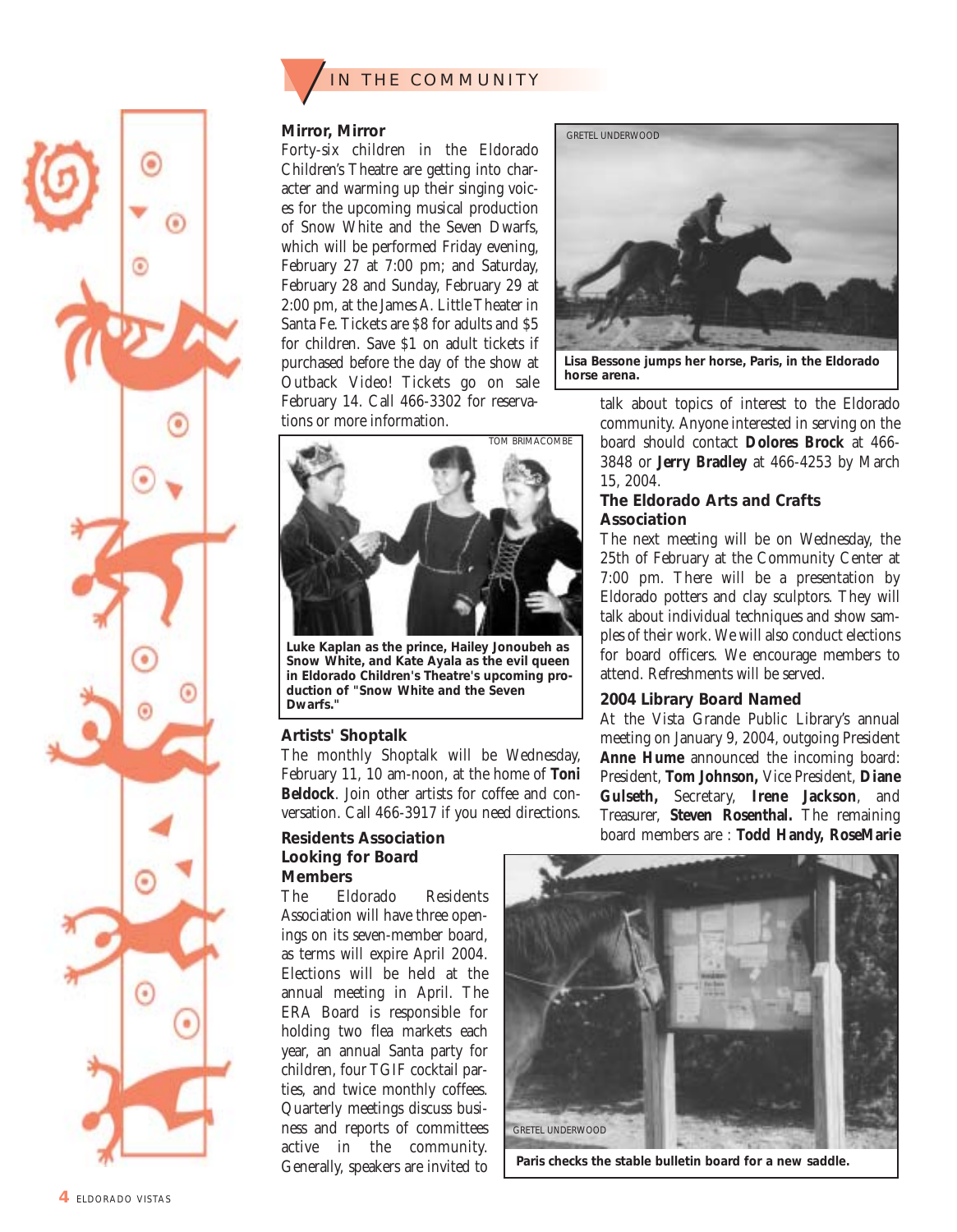## **Bagioni, Marilyn Forbes, Joyce Gilbertson, Jack Abernathy, Douglas Fairfield, Bill Mathews** and **Fred Raznick.**

In the 2-1/2 years since it opened, the library's collection has grown to 21,000 volumes. With the new addition, the books are now arranged on shelves with enough space for patrons to enjoy browsing. The vast majority of the collection has been donated to the library, and the library continues to accept donations.

Many children's programs were instituted in 2003. Reading programs for the young, study skills programs for teens and a burgeoning chess club are just some of the youth activities at the library. Additional programs are planned in 2004.

Adult programs can now resume their regular schedule with space available to sit comfortably and hear local authors discuss their latest publications. An active writer's group and book club also use the library for their meetings. A monthly exhibition of art is another feature that enhances the setting.

The library has become essential to the residents of southeast Santa Fe County. Without the help of volunteers, however, this non-profit library could not have achieved the status it now holds. More volunteers are always welcome. Stop by the library or call 466-READ.

## **Association Fees for 2004 Due Before March 1**

Remember, in order to use any of our amenities or vote in the upcoming election, you must have your association fees paid. Call **Debby** at 466- 4248 with any questions.

## **February Events ebruary Events**

## *Left out? Help us compile a comprehensive events listing.*

Email **info@eldoradocommunity.org** with your meeting or event information, or bring it to the ECIA office by the 8th of the month for publication in the following month's *Vistas.* Please include "Attn: Vistas" and be sure to indicate:<br>1. Type of Event 4. A Resource



**4. A Resource Person (one who can answer) 2. Location** questions both about the event and the sponsoring **3. Date & Time** organization) and his/her telephone number. Photographs (digital or snapshots) are encouraged!

*Note: All meetings are at the Community Center, unless otherwise noted.*

## **FEBRUARY SPECIAL EVENTS**

| ECIA offices closed February 16 for President's Day |                           |                            |          |            |  |  |
|-----------------------------------------------------|---------------------------|----------------------------|----------|------------|--|--|
| ERA T.G.I.F.                                        | Fri., Feb. 13, 5-7 pm     |                            |          | <b>LR</b>  |  |  |
| <b>COMMITTEE MEETINGS</b>                           |                           |                            |          |            |  |  |
| <b>Information Committee</b>                        | <b>ECIA</b>               | 466-4248                   |          |            |  |  |
| Neighborhood Watch                                  |                           | Frank Schober              | 310-8593 | call       |  |  |
| <b>Road Committee</b>                               | Mon., Feb. 2, 6-7 pm      | Allen Larson               | 466-4792 | <b>CFR</b> |  |  |
| <b>Finance Committee</b>                            | Tues., Feb. 10, 10-noon   | Gisela Knight              |          | <b>RR</b>  |  |  |
| <b>Architectural Committee</b>                      | Tues., Feb. 10, 7-9 pm    | <b>Bill Schwent</b>        | 466-7708 | <b>CFR</b> |  |  |
| EAW&SD*                                             | Wed., Feb. 11, 7-9 pm     | <b>Ray Nichols</b>         |          | <b>CFR</b> |  |  |
| <b>Board Work Study</b>                             | Mon., Feb. 16, 7-9 pm     | <b>ECIA</b>                | 466-4248 | <b>CFR</b> |  |  |
| 285 Coalition                                       | Wed., Feb. 18, 7-9 pm     | <b>Kathy Pilnock</b>       | 466-1598 | <b>CR</b>  |  |  |
| <b>ECIA Board</b>                                   | Thurs., Feb. 19, 7-9 pm   | <b>ECIA</b>                | 466-4248 | <b>CR</b>  |  |  |
| <b>Architectural Committee</b>                      | Tues., Feb. 24, 7-9 pm    | <b>Bill Schwent</b>        | 466-7708 | <b>CFR</b> |  |  |
| <b>Stable Committee</b>                             | Tues., Feb. 24, 7-9 pm    |                            |          | LR         |  |  |
| <b>MONTHLY MEETINGS</b>                             |                           |                            |          |            |  |  |
| <b>ERA Coffee Social</b>                            | Tues., Feb. 3, 10-11 am   | Jerry Bradley              | 466-4253 | F          |  |  |
| Book Club/Pot Luck                                  | Sun., Feb. 8, 6-9 pm      | Ken Fischer                | 466-2537 |            |  |  |
| Search & Rescue                                     | Thurs., Feb. 12, 7-9 pm   | Dave Burdett               | 466-9765 | CR.        |  |  |
| <b>Book Club</b>                                    | Sat., Feb. 14, 1:30-3 pm  | Barbara Rugg               | 466-2559 |            |  |  |
| <b>ERA Coffee Social</b>                            | Tues., Feb. 17, 10-11 am  | Jerry Bradley              | 466-4253 | F          |  |  |
| Library Book Club                                   | 2nd Thurs., 7-9 pm        | Shelley Moore              | 466-9636 | Lib        |  |  |
| Cub Scouts Pack 414                                 | Call for date             | Clay Williard              | 466-3909 |            |  |  |
| Arts Assoc. Program                                 | Wed., Feb. 25, 7-9 pm     | Arlene Siegel              | 466-3274 | LR         |  |  |
| <b>WEEKLY MEETINGS</b>                              |                           |                            |          |            |  |  |
| AA                                                  | Tuesdays, 5:45-6:45 pm    |                            |          | <b>CR</b>  |  |  |
| AA                                                  | Thursdays, 5:45-6:45 pm   |                            |          | <b>CR</b>  |  |  |
| AA                                                  | Saturdays, 10:45-11:45 am |                            |          | <b>CR</b>  |  |  |
| AA                                                  | Sundays, 5:15- 6:15 pm    |                            |          | <b>CR</b>  |  |  |
| <b>Bridge</b>                                       | 1st & 3rd Mon., 1-4:30 pm |                            |          | <b>LR</b>  |  |  |
| <b>Bridge</b>                                       | 1st & 3rd Fri., 1-4:30 pm | Marjorie Segell            | 466-3958 | CR, LR     |  |  |
| <b>Bridge</b>                                       | 2nd & 4th Fri., 1-4:30 pm | Pat Lavengood              | 466-9765 | CR, LR     |  |  |
| <b>Bridge</b>                                       | Wednesdays, 9-noon        | Nancy Rost                 | 466-2832 | LR         |  |  |
| Bridge (Men's)                                      | Thursdays, 1-4 pm         | <b>Bill Kapoun</b>         | 466-8497 | <b>LR</b>  |  |  |
| <b>Boy Scouts Troop 414</b>                         | Wednesdays, 7-9 pm        | Paul Tuck                  | 466-4815 |            |  |  |
| <b>Community Band</b>                               | Thursdays, 7-8:30 pm      | Peg Johnson                | 466-1459 | School     |  |  |
| Fire & Rescue Training                              | Wednesdays, 7-9 pm        | <b>Fire Station Office</b> | 466-1204 | Station    |  |  |
| Fire & Rescue Work Duty                             | Saturdays, Call for time  | <b>Fire Station Office</b> | 466-1204 | Station    |  |  |
| Senior Lunch**                                      | Wednesdays, 12-1 pm       | Marjorie Segell            | 466-3958 | <b>CR</b>  |  |  |
| <b>Wireless Assoc.</b>                              | 2nd & 4th Mon., 7-9 pm    | <b>Scott Gerber</b>        | 466-9333 | <b>CR</b>  |  |  |
| <b>Knitting Club</b>                                | 2nd & 4th Wed., 1-3 pm    | Joyce Hanmer               | 466-3018 |            |  |  |
| *Eldorado Area Water and Sanitation District        | **Reservations Required   |                            |          |            |  |  |
|                                                     |                           |                            |          |            |  |  |

VISIT OUR WEBSITE: **www.eldoradocommunity.org**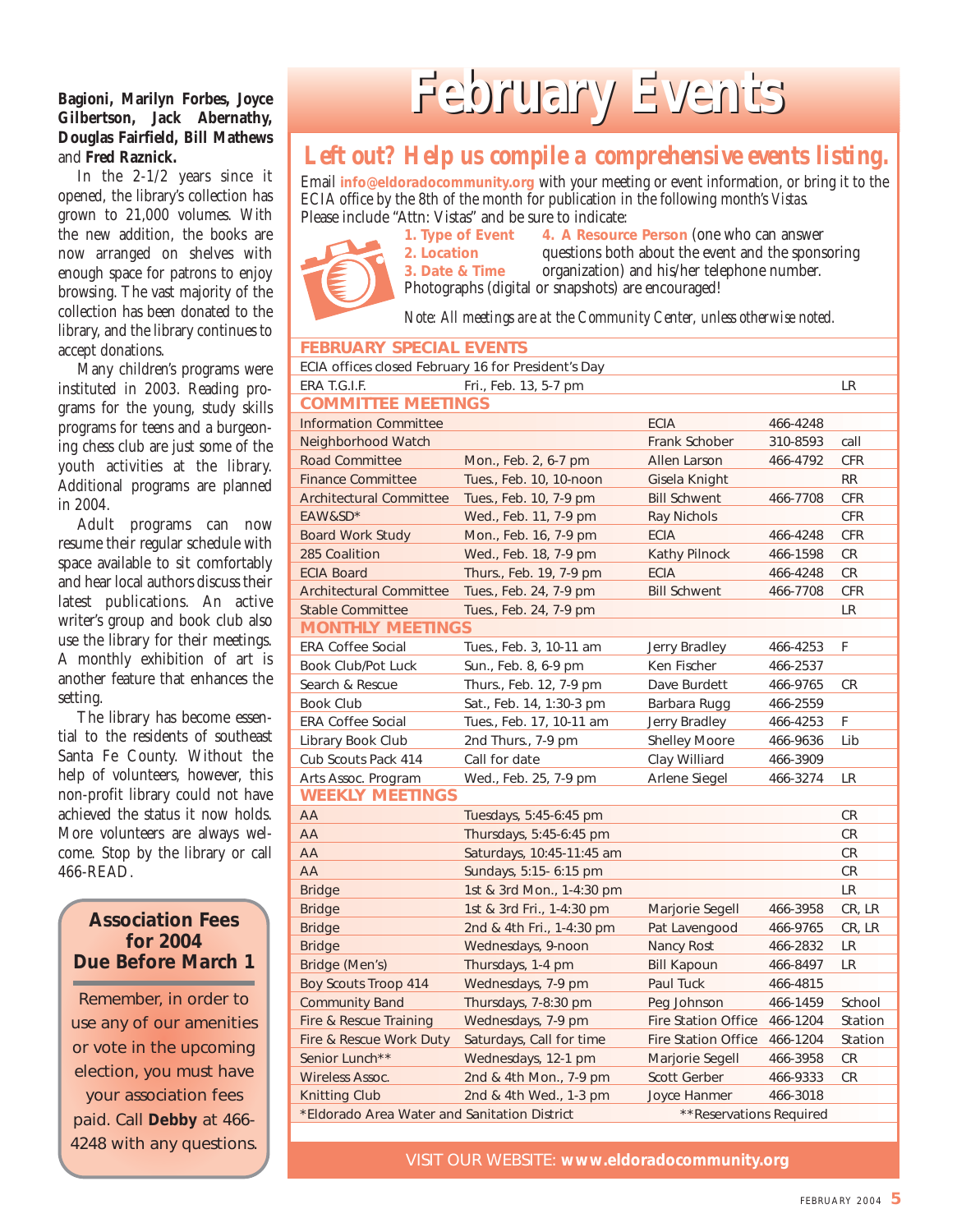

## Curing the Whole Person

law and working as a prosecutor—now it helps me fight with the insurance companies," she says.

> When this writer first visited the Eldorado Medical Care center that she established here in 1998, the scene was not quite like the typical doctor's office that one might envision. Joanne's experience has always centered on emergency care and what goes on in her clinic reflects that

interest and background. In the waiting room were two cowboys in full regalia from the San Cristobal Ranch, south on Highway 285. One of them had just been thrown by his horse. Also in the waiting room were an anxious mother with a colicky infant and a senior citizen with a complex question for the receptionist. All seemed hum and bustle, but like the emergency rooms that she had long grown used to, Joanne was controlling it all. It is obvious that her staff, which includes two nurse practitioners, a physician's assistant and two MDs, act and react like team members in the emergency room mode of "making haste slowly." Complementing her staff are two receptionists who seem to each have more than two hands as they simultaneously answer phones, greet and assure patients, run the copiers and type insurance claims.

**Born in Passaic, New Jersey** a few short<br>
Tunnels leading to the "Big Apple," Joanne<br>
Kargul, CNP, Eldorado's Nurse Practitioner in resmiles from the Holland and Lincoln Tunnels leading to the "Big Apple," **Joanne** idence has always considered herself a New Yorker.

Following secondary school, her interest became and has remained the practice of medicine or, as she would phrase it, "the curing of the whole person." Graduating with honors from New York's Beth Israel Hospital School of Nursing in 1975, she went on, in her white cap days, to practice her skills at Saddle Brook Hospital in Saddle Brook, New Jersey. From there she went to Columbia Presbyterian Hospital in New York City where she served as a staff nurse in both the adult and pediatric emergency rooms. Later in her career, somewhere between her work as an emergency room nurse and her employment as a biomedical supplies sales representative, she took the time to study law, pass the bar and serve as an Assistant District Attorney in New York City. "The practice of

Joanne Kargul is very proud of what she has done in establishing the first medical clinic in the Eldorado area. She points to what she considers a remarkable service she renders the community. As a matter of policy and practice, whatever the time needed, she never turns down a request from patients to be seen on the same day that they call her office.

Asked what she dislikes about what she now does, she answers that it is the time she feels she wastes fighting with insurance companies whose interests often do not coincide with hers when it comes to what her patients need in the way of procedures, referrals and prescriptions.

Asked what she is most thankful for, Joanne quickly answers that it is her husband **Dennis** who has been totally supportive from the beginning of her "total person," holistic medicine work for the residents of Eldorado.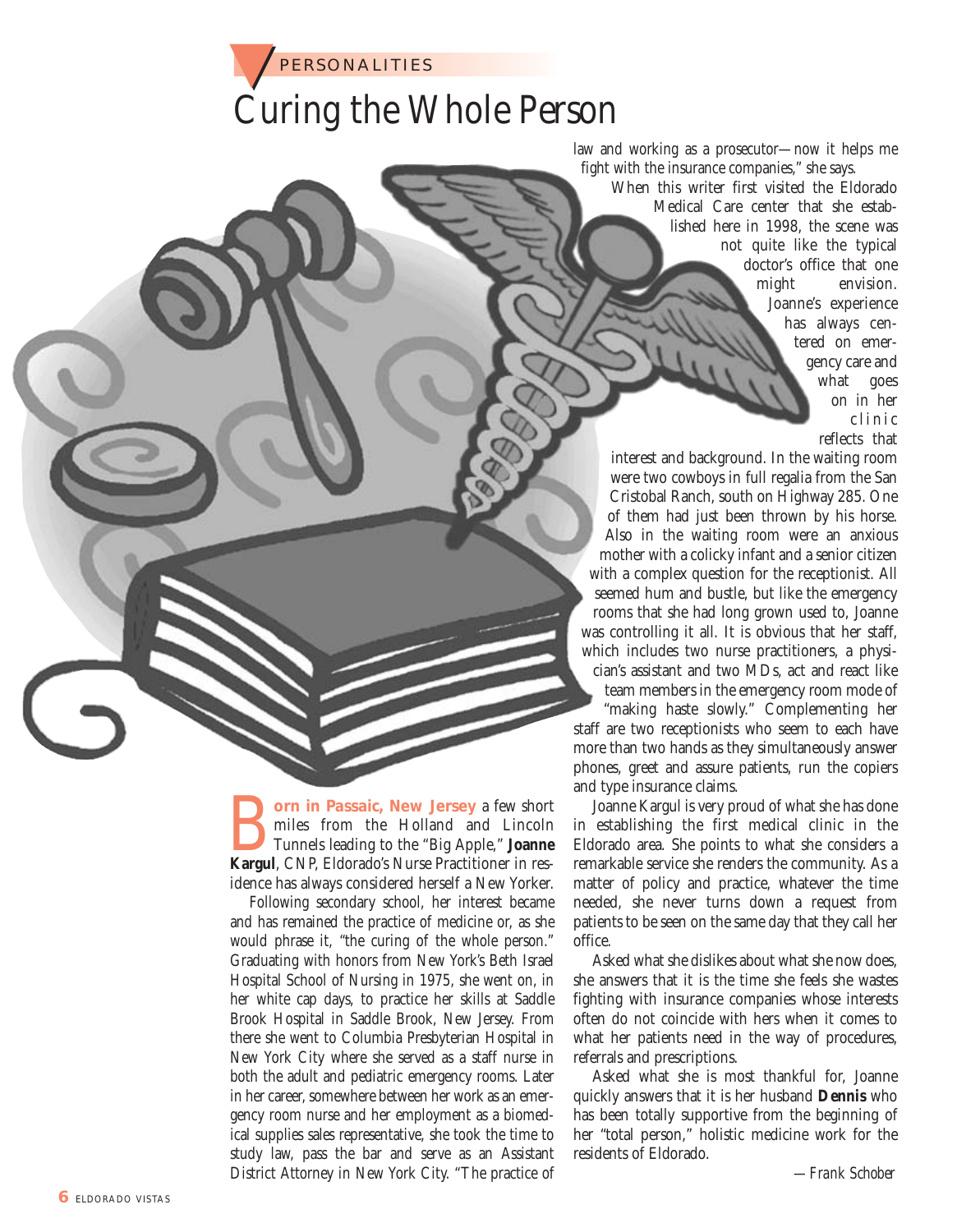

## Who IS that Bird in My Garage?

In Eldorado, this most likely is the Canyon<br>Towhee, a small, brown, ground-dwelling bird<br>that lives in Eldorado year-round. This bird<br>spends most of its time under brush, searching for **n Eldorado,** this most likely is the Canyon Towhee, a small, brown, ground-dwelling bird **L** that lives in Eldorado year-round. This bird insects and seeds. It has a distinctive way of moving leaves and other debris to find food, termed "double-scratch" foraging. It is curious and bold, which accounts for its habit of turning up sometimes when you chance to leave the garage door open for a few minutes.

With new field studies and molecular genetic techniques, this towhee was recently separated from the classification Brown Towhee (which also included the California Towhee). This towhee is mostly drab gray-brown, but shows a small rufus crest and a distinctive black mark on the chest. The body is about 9 inches long, wing span 11.5 inches, and male and female are similar. The species is found primarily in New Mexico and Mexico, with small populations in Arizona and Texas.

Towhees are usually seen alone or in pairs. They are monogamous, produce 2-4 eggs, and feed the young 4-6 weeks after fledging. I often hear the lowpitched slurred multi-note conversations between individuals on the ground. Often the birds can be identified from these sounds, even when hidden beneath dense bushes. Bird books call this vocalization "squeal-duet" and postulate this helps maintain the pair bond and lets the birds keep track of each other's location. Their main call is a short, sharp, onenote CHEEP, which sounds inquisitive and cheery. It is a pleasure to hear and see them all year long.

*—Pam Henline*

## Eldorado's Weather Station

**Many newer residents** are probably unaware of Eldorado's official National Weather Service Station located on Manzano Lane in the middle of Eldorado. After unaware of Eldorado's official National Weather Service Station located on considerable negotiating with the National Weather Service in Albuquerque, we were successful in getting our first official weather station on March 26, 1998. The Albuquerque office installed the weather instrumentation and provided volunteers with training.

**George Glotzbach** was our first volunteer Weather Observer. On June 11, 2003, he moved from Eldorado and **Jim Pontious** graciously volunteered to assume the role as Eldorado's weatherman. Jim had previously filled in for George in his absence and so had the experience to take over the job. Jim indicated that he had been interested in weather science since his school days and is happy to fill this important role for the Eldorado community.

You might wonder what benefits this station brings to Eldorado. First of all, it is very important for us to build a long-term record of precipitation and temperature data gathering and identify trends to use in conjunction with studies to determine groundwater recharge and evaporation rates for Eldorado. The data should also help us determine the severity of the current drought. Accurate weather data should also prove valuable in helping to assess the wildfire potential in Eldorado at different times of the year by providing readings on precipitation, humidity, wind velocity and fuel moisture.

Soon after the operation of our station began, it became very apparent that our precipitation and

temperature rates in Eldorado varied considerably from those of the Santa Fe weather station at the airport. Gardeners in Eldorado can utilize this data in determining local growing seasons, precipitation patterns, and average humidity to facilitate their gardening planning.

Weather data collection is a precise science. Each morning at precisely 7:00 am weatherman Jim Pontious reads his weather equipment data for the daily readings of temperature high, temperature low, temperature at reading time, and precipitation for the last 24 hours. He then transmits the daily readings to the Albuquerque Weather Service station by Internet. At the end of each month, he also transmits the monthly summary by mail. In addition, Jim records daily humidity data from his own recording equipment. This volunteer job requires someone being available each morning for 365 days a year to maintain continuity of records. The US National Weather Service uses this data compiled by volunteer observers around the state to help predict and report the state's daily weather forecasts, which benefit the population as a whole.

The year-end rap-up report from our weatherman indicates that for 2003, Eldorado had 10.09 inches of precipitation compared to 10.99 inches for 2002. Average annual precipitation since the last drought in the 1950's for this local area probably averages close to14 inches. It appears that we are now well into a new drought period that may last 10-20 years according to some climate specialists.